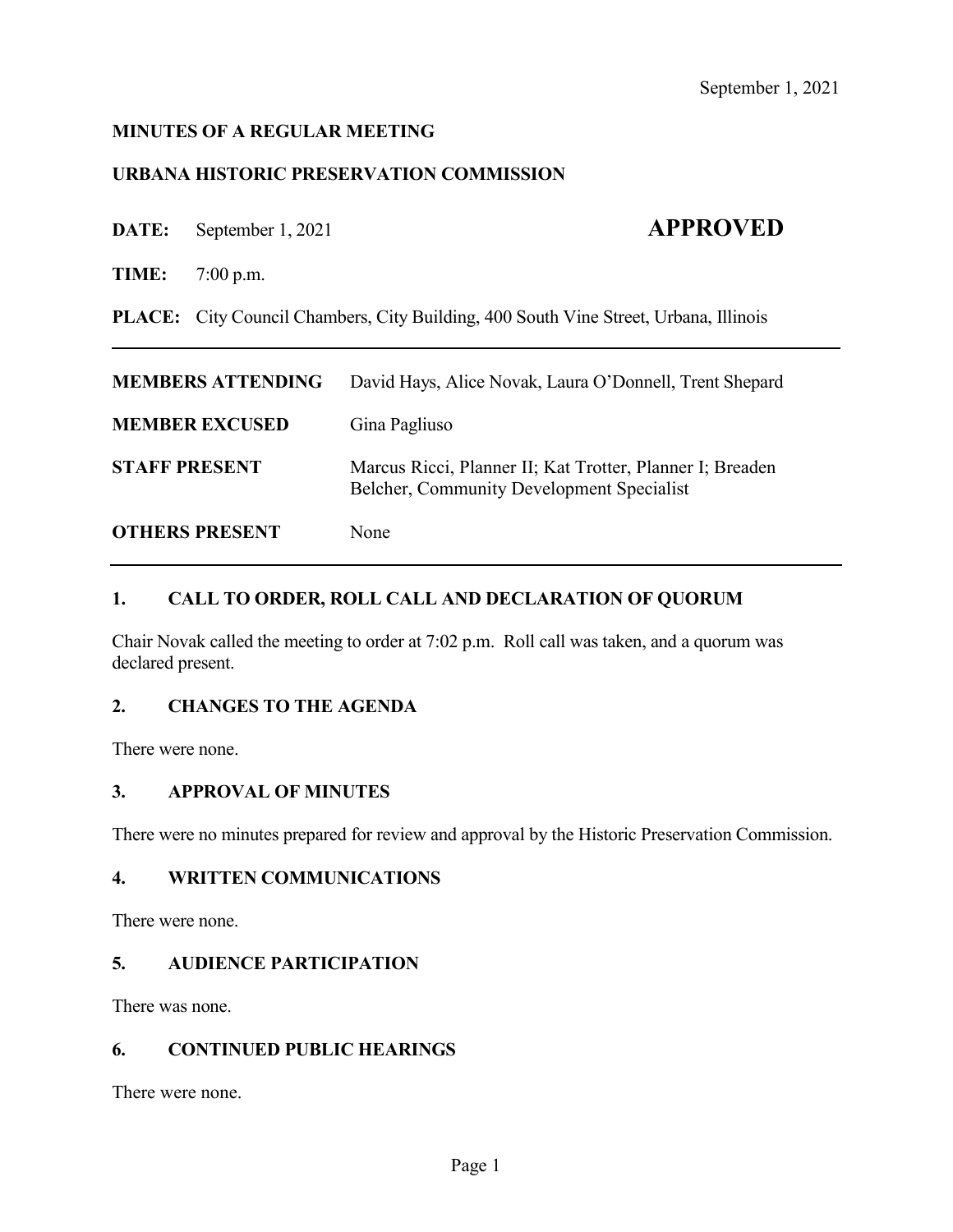## **7. OLD BUSINESS**

There was none.

## **8. NEW PUBLIC HEARINGS**

There were none.

#### **9. NEW BUSINESS**

There was none.

## **10. MONITORING OF HISTORIC PROPERTIES**

There was none.

## **11**. **STAFF REPORT**

## **PUBLIC INPUT AND ITEMS OF INTERST**

- 312 West Green Street Mr. Ricci stated that the owner, Sylvia Sullivan, had contacted City staff seeking assistance in finding a contractor to replace the half-round gutters on her historic landmark home and bed-and-breakfast. The existing gutters are leaking and need to be replaced to avoid damaging the side of the house. He stated that Chair Novak had emailed the names of two contractors that could help Ms. Sullivan. He is waiting to hear from Ms. Sullivan as to what her decision will be whether to replace the gutters with new half-round gutters or to seek a Certificate of Appropriateness to allow a non-historic type of gutter.
- 202 North Broadway Avenue Mr. Ricci stated that he submitted a request to the Illinois State Historic Preservation Office to review a proposed accessibility ramp.
- Dr. Ellis Subdivision Historic or Neighborhood Conservation District Mr. Ricci stated that he has not received a response. He explained what a Neighborhood Conservation District would be.
- **Grants Management Division Programmatic Agreement with the Illinois State Historic** Preservation Office – Mr. Ricci stated that the City's Planning Division and the Grants Management Division are working together on an agreement to allow the Grants Management Division to complete historic reviews of properties that would have project work done funded by CDBG or HOME funds.
- HPC Member Update Mr. Ricci stated that Renee Pollock tendered her resignation, effective immediately.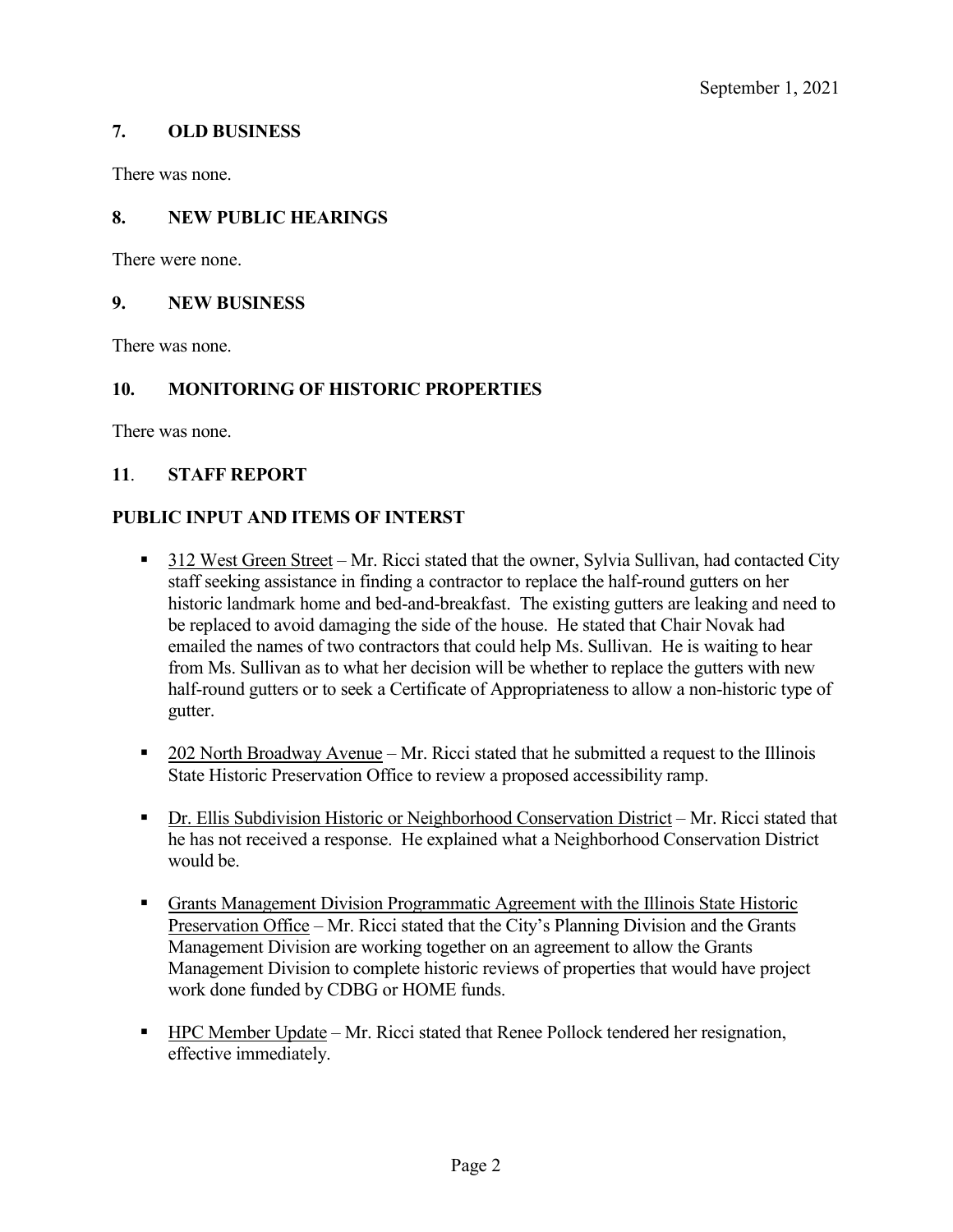- Building Permit Fee Waivers Mr. Ricci stated that formally there is no language codified in the City's Schedule of Fees that waives building permit fees for historic properties. Planning staff is working on this with staff from the Building Safety Division and the Finance Department.
- Certified Local Government Assessment and Reporting Mr. Ricci stated that Jon Pressley, SHPO CLG Program Coordinator, is scheduling a quadrennial CLG review in the next week or so. An annual report is also due in December, which now requires updated biographies of the Historic Preservation Commission members.

# **HISTORIC PROPERTY ACTIVITIES**

# **Certificates of Appropriateness in Progress or Review**

Mr. Ricci talked about the following projects that have had some progress:

- 8 Buena Vista Court The owner, Henry Strehlow, has made little progress due to the weather.
- 210 South Race Street Some demolition has been done on the membrane roof and some removal and assessment of the half-timber trim. He talked about the review process by the National Park Service on historic projects.

# **Zoning Issues**

Mr. Ricci talked about the following:

- 1404 South Lincoln Avenue AND 502 and 504 West Elm Street No Updates.
- 612 West Green Street Mr. Ricci stated that he spoke with the owner. The owner stated that he would submit a Certificate of Appropriateness the week of August  $30<sup>th</sup>$ . Mr. Ricci said he would send the owner a reminder and if he does not receive an application this week, then he will issue a Zoning Ordinance Violation Warning.
- 801 West Oregon Street Mr. Shepard stated that he spoke with Chris Enck about removing the sign posts. If it doesn't get done by his local caretaker, then Mr. Enck said he would do it himself when he comes to town.

# **12. STUDY SESSION**

#### **ISHPO Programmatic Agreement**

Mr. Ricci introduced Breaden Belcher, Community Development Specialist in the City's Grants Management Division. Mr. Belcher approached the Historic Preservation Commission to speak about a Programmatic Agreement between the City of Urbana, the Illinois State Historic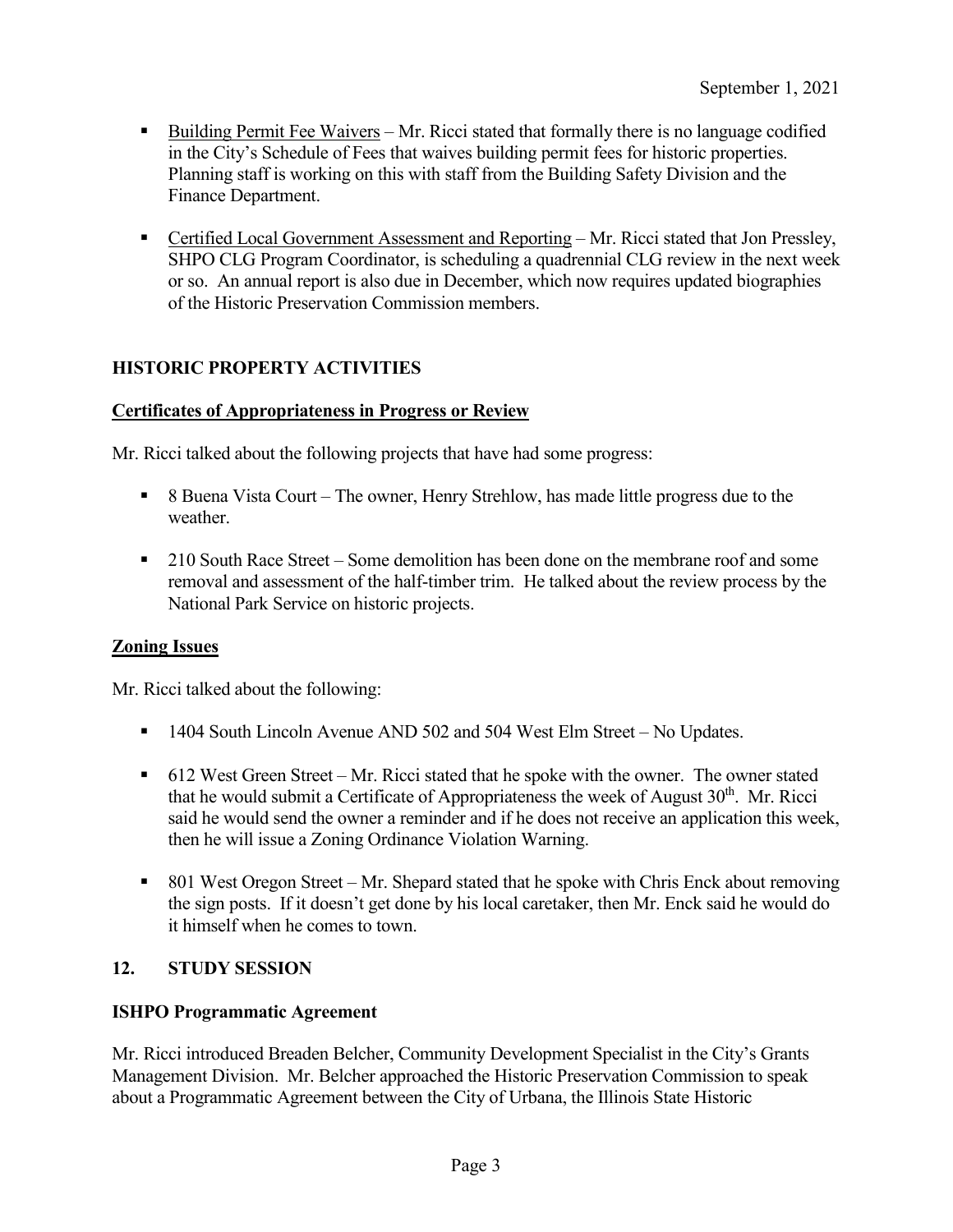Preservation Office (SHPO) and the Advisory Council on Historic Preservation (ACHP). He explained that the purpose of the agreement is to delegate authority for the completion of Section 106 reviews to the City of Urbana. Because the Grants Management Division in the City of Urbana receives funding from the U.S. Department of Housing and Urban Development (HUD), the Grants Management staff is required to complete Section 106 on new projects using that funding.

Mr. Belcher reviewed the current Section 106 review process, which can take two weeks to thirty days. If there is an emergency furnace repair, this time restraint can be challenging. The agreement would allow City staff who are determined to be Qualified Personnel to streamline the process by performing the Section 106 review in-house. The agreement will go into effect on October 1, 2021, and expire on September 30, 2026.

Mr. Belcher talked about the requirements to become Qualified Personnel. He noted that the requirements are outlined in 36 CFR Part 61 of the Secretary of the Interior's Professional Qualification Standards for History or Architectural History.

Mr. Belcher reviewed activities that are exempt from the project review and discussed the Historic Preservation Commission's role. He stated that he would answer any questions that the Commission members may have.

Chair Novak asked who initiated the agreement. Mr. Belcher replied that City staff pursued the agreement due to the large number of emergency grant repairs they receive through the City's Senior Repair Program, Accessibility Program, and Energy Efficiency Program. These critical programs assist low- to moderate-income residents in the City of Urbana. So, City staff contacted SHPO.

Mr. Shepard asked if the City of Champaign does something similar. Mr. Belcher replied no, they do not have a Programmatic Agreement. It is not very common. He mentioned that SHPO was happy to work with the City of Urbana in establishing the agreement because it alleviates some of their workload as well. He pointed out that the Agreement would only apply to HUD-funded programs.

Mr. Hays and Chair Novak each commented about the training required to become Qualified Personnel. Mr. Belcher noted that the Agreement is only good if the City has staff that qualifies. If there is a turnover in staff, and no one qualifies, then the City must notify SHPO. Mr. Ricci added that the City may be interested in requiring a historic background when filling specific staff roles in the future to ensure that we always have Qualified Personnel to conduct the reviews.

Mr. Hays asked if Mr. Belcher had any concerns about taking on the responsibility of handling Section 106 reviews given his current workload. Mr. Belcher replied that it is already his responsibility to submit Section 106 reviews to SHPO. The Programmatic Agreement would simplify his workload as he would no longer have to go back and forth with SHPO.

Mr. Ricci explained that the Programmatic Agreement would be considered a procedural agreement that would require only the Mayor's signature, not a vote by City Council. The Historic